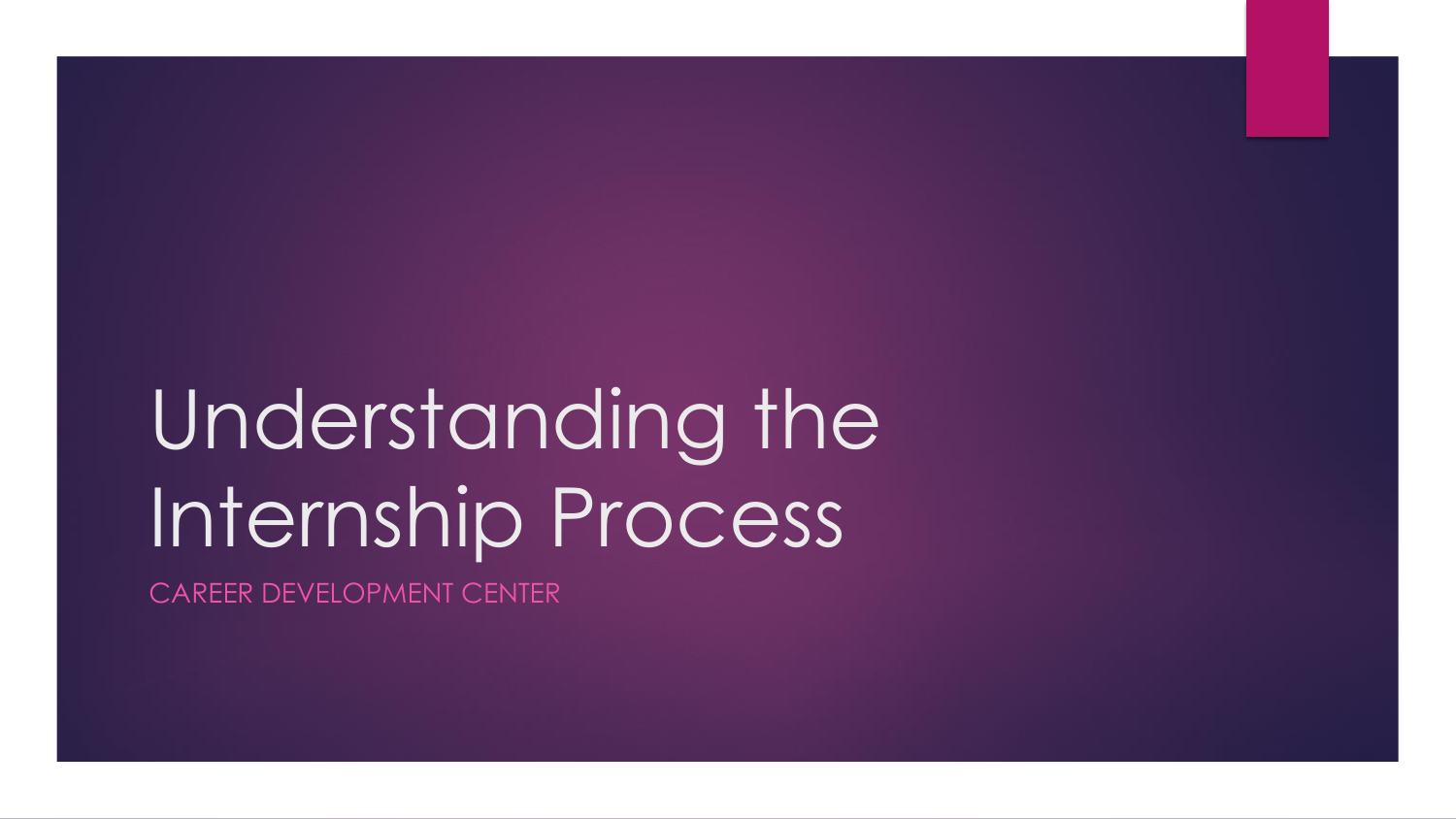### The New Normal

Internships are experiential learning opportunities that allow students the opportunity to learn applicable handson skills specific to their academic major

> "I HAVE DEVELOPED MY PROFESSIONAL SKILLS, KNOWLEDGE, COMMUNICATIONS SKILLS, AND MOST IMPORTANTLY MY CONFIDENCE."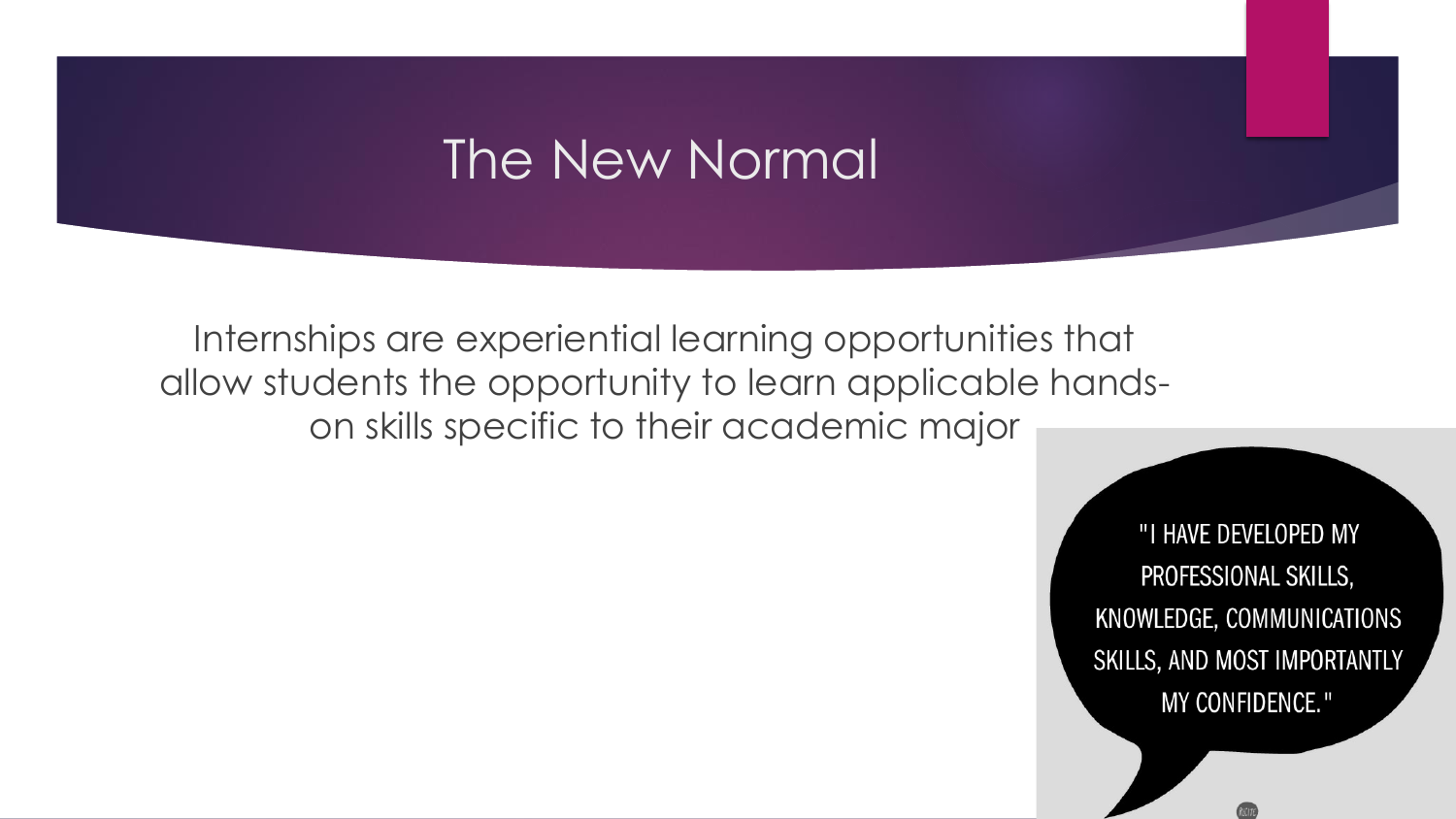### Internships

#### What Internships **Are**

- **Learning opportunities designed to** combine practical and academic experiences
- **Offers students the chance to** leverage experience into academic credit

#### What Internships **Are Not**

- Not designed to replace specific mandatory requirements
- Quick way to earn money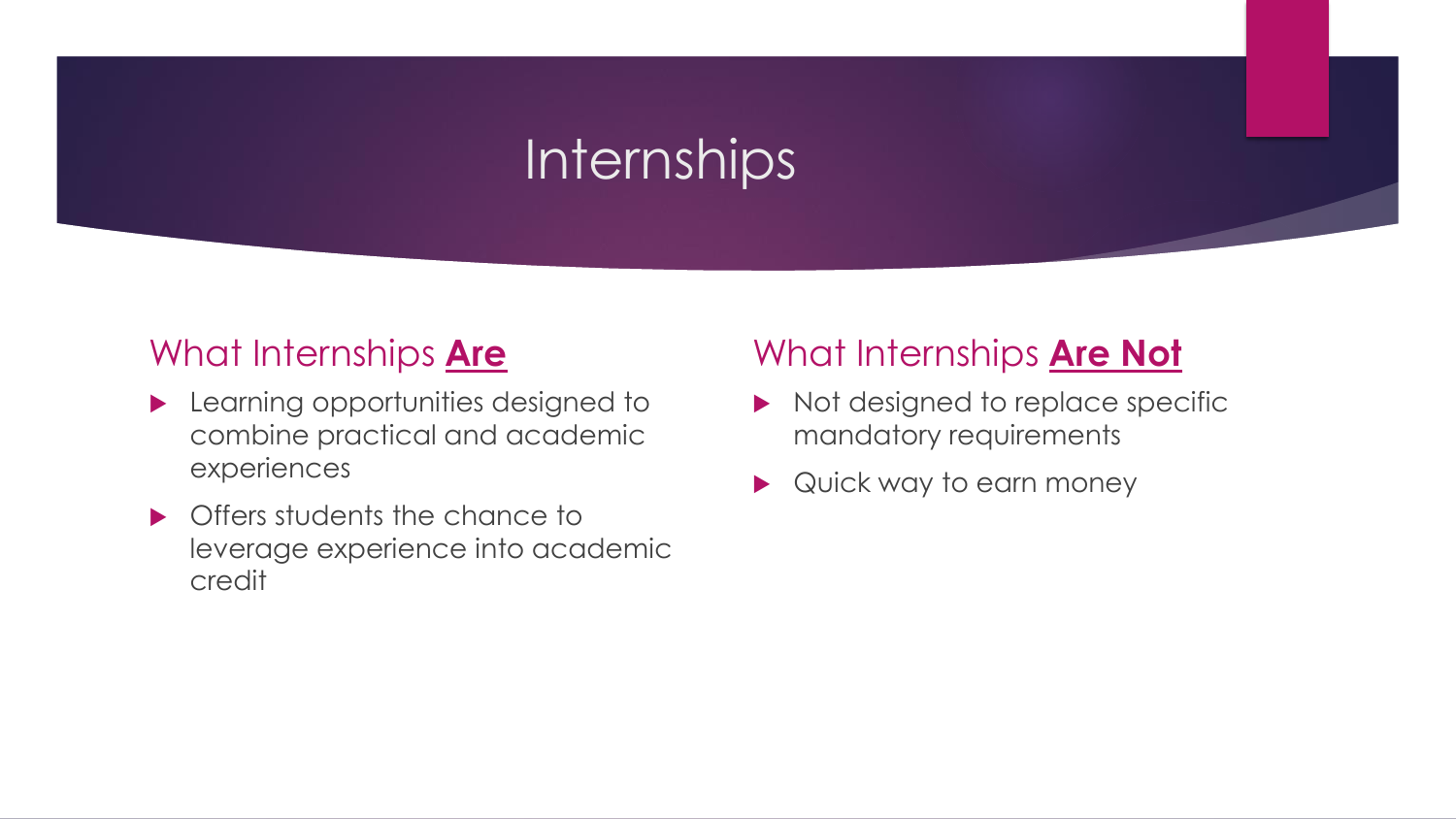### Internship Process

- Phase  $1$  Planning (6-12 months)
- Phase  $2 -$  Registration (1-3 months)
- Phase  $3$  Completion (3-4 months duration)
- ▶ Phase 4 Debrief and Next Steps (1-2 months post completion)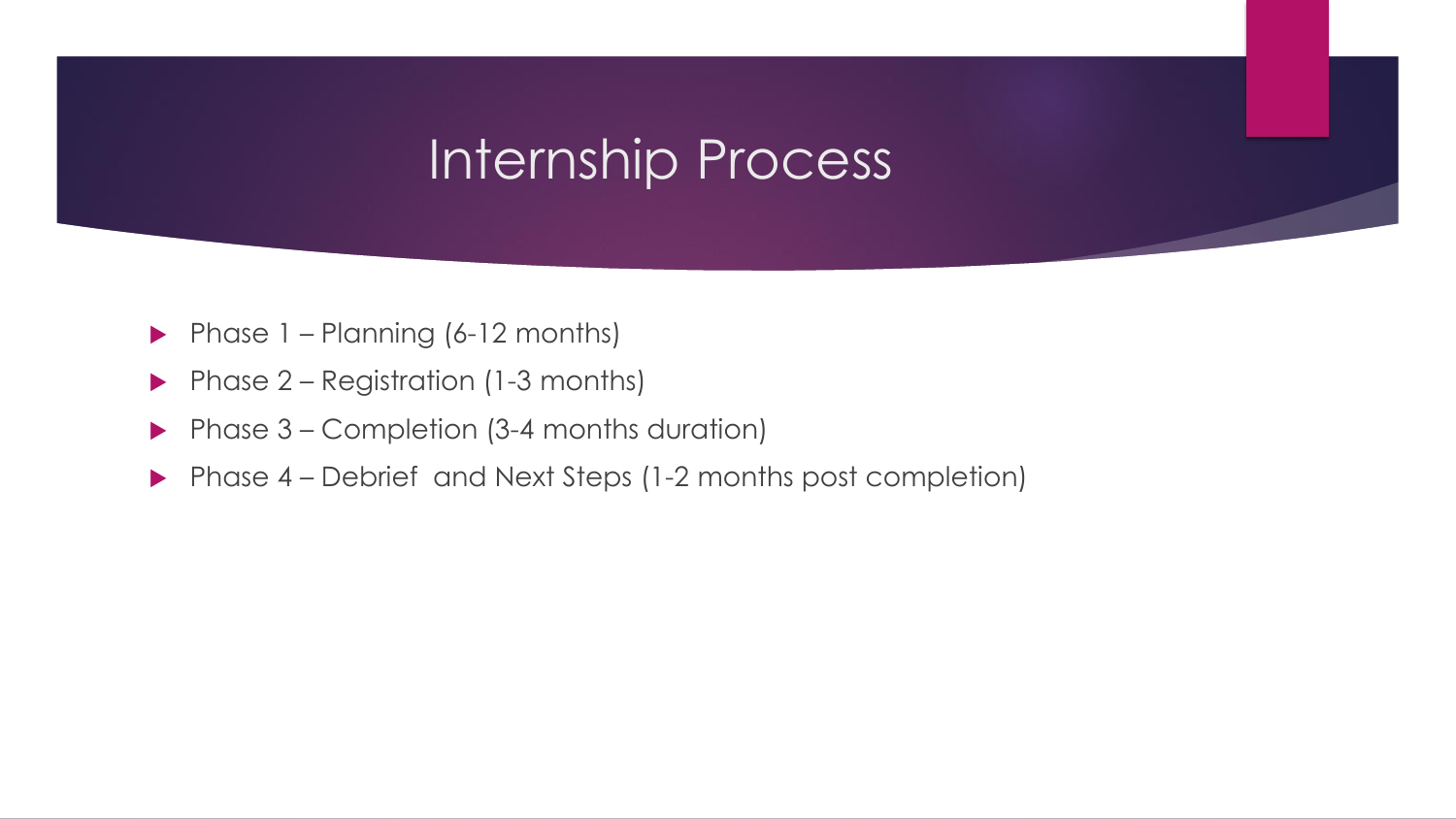### Phase 1 - Planning 6-12 months

#### Self-Reflect

- Why am I doing an internship? What do I hope achieve? Is it a requirement for my major?
- If money is a need consider a part time job instead.
- If community involvement is what you are after, what about volunteering?

#### Research

- Look at your academic requirements – speak with your academic advisor
- Talk with your program chair
- Discuss your intentions with the Career Development Center

#### Apply and interview

- Search, apply and interview for opportunities. Handshake, LinkedIn, Indeed, Word of Mouth, etc. **We are not a placement agency.**
- Internship requirements: 40hrs/1cr, 80hrs/2cr, 120hrs/3cr
- HTM majors: 200hrs/1 cr max 3 credits. **Internships are mandatory for HTM majors.**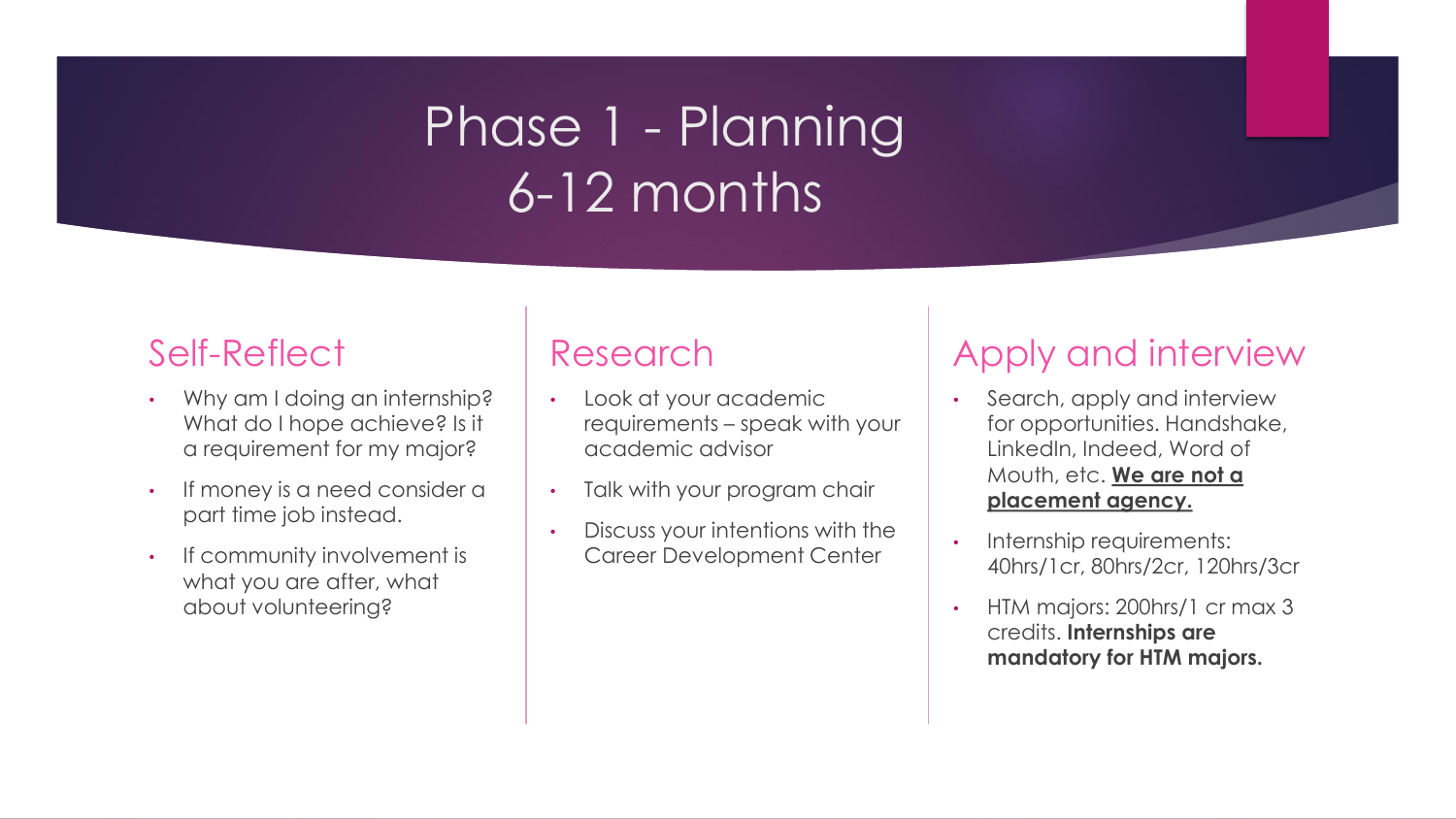### Phase II Registration 1-3 months

#### Internship Forms

- Internship co-op agreement form – Must include a detailed job description. **To be completed by both internship site and student.**
- Employer waiver. **To be filled out by the internship site.**
- Student waiver. **To be filled out by the student.**
- Internship checklist. **To be completed by student, program chair and academic advisor.**
- **https://www.hpu.edu/careerdevelopment[center/students/internships.html](https://www.hpu.edu/career-development-center/students/internships.html)**

#### Schedule an Appointment

- Contact via email [cdc@hpu.edu](mailto:cdc@hpu.edu) or phone 544- 0230 to review internship forms.
- Internship forms cannot be simply dropped off. Staff must be able to review documents for accuracy.
- Documents will be returned if incomplete or incorrect.

#### Important Information

- Be mindful of the academic calendar, specifically add/drop deadlines for each term. Internships cannot be added past those dates.
- Internships are considered coursework and subject to applicable tuition costs: [https://www.hpu.edu/business](https://www.hpu.edu/business-office/fee-schedule.html)office/fee-schedule.html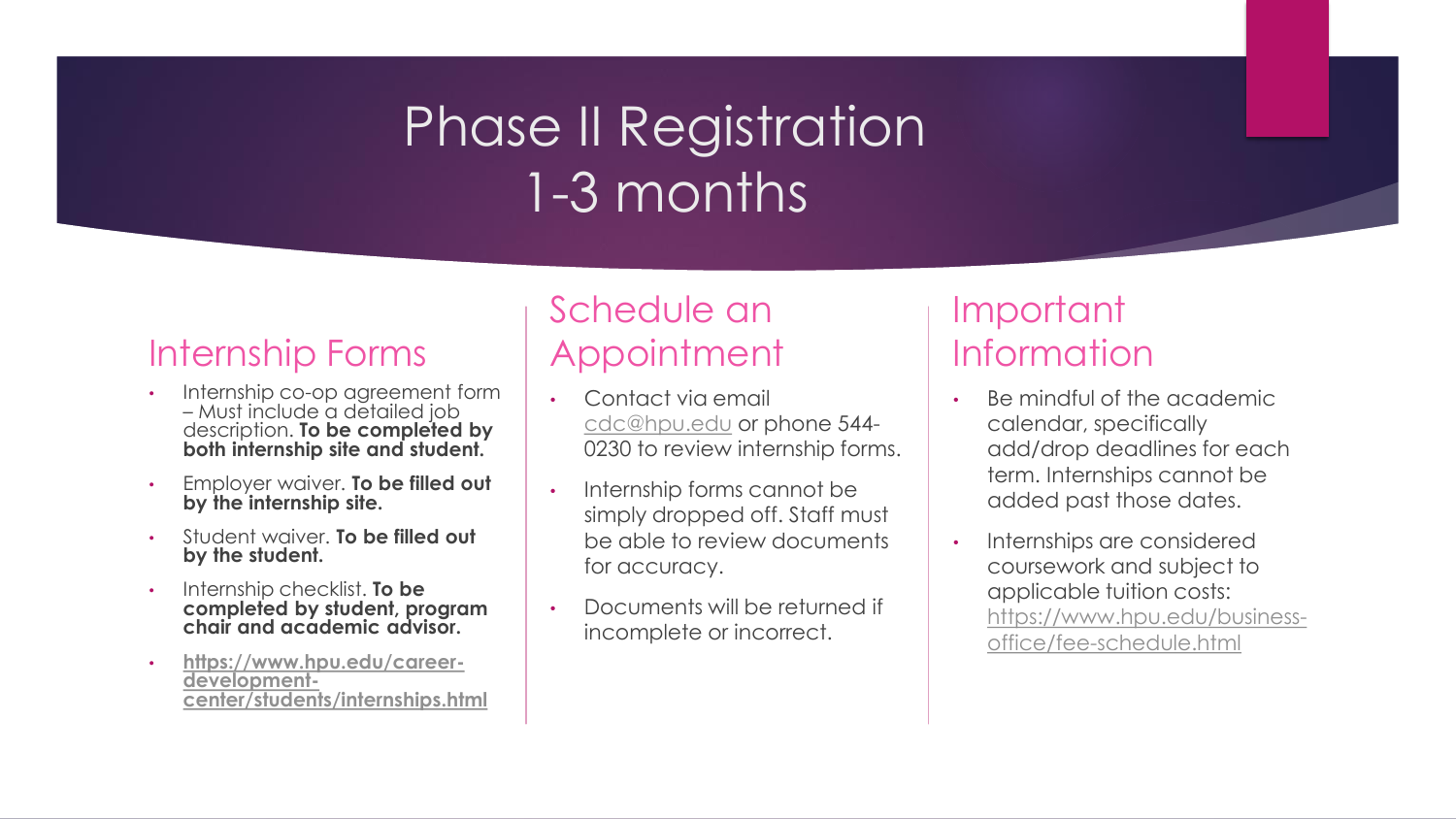# Phase III – Internship Completion 3-4 months

### How to successfully

#### pass

- Keep track of your hours
- Complete the internship paper or assigned project by college faculty
- Respond to any calls or email inquiries from Career Development staff on any status reports

### Talk it Out

- If you experience any problems with your internship, bring up concerns with your supervisor
- If problems persist contact the Career Development Center staff to intervene

#### **Additional** Information

- Internships are graded on a Pass or Fail basis
- Incomplete hours, poor performance or incomplete work will result in a F.
- Internships that are dropped past the drop deadline may result in incurred costs.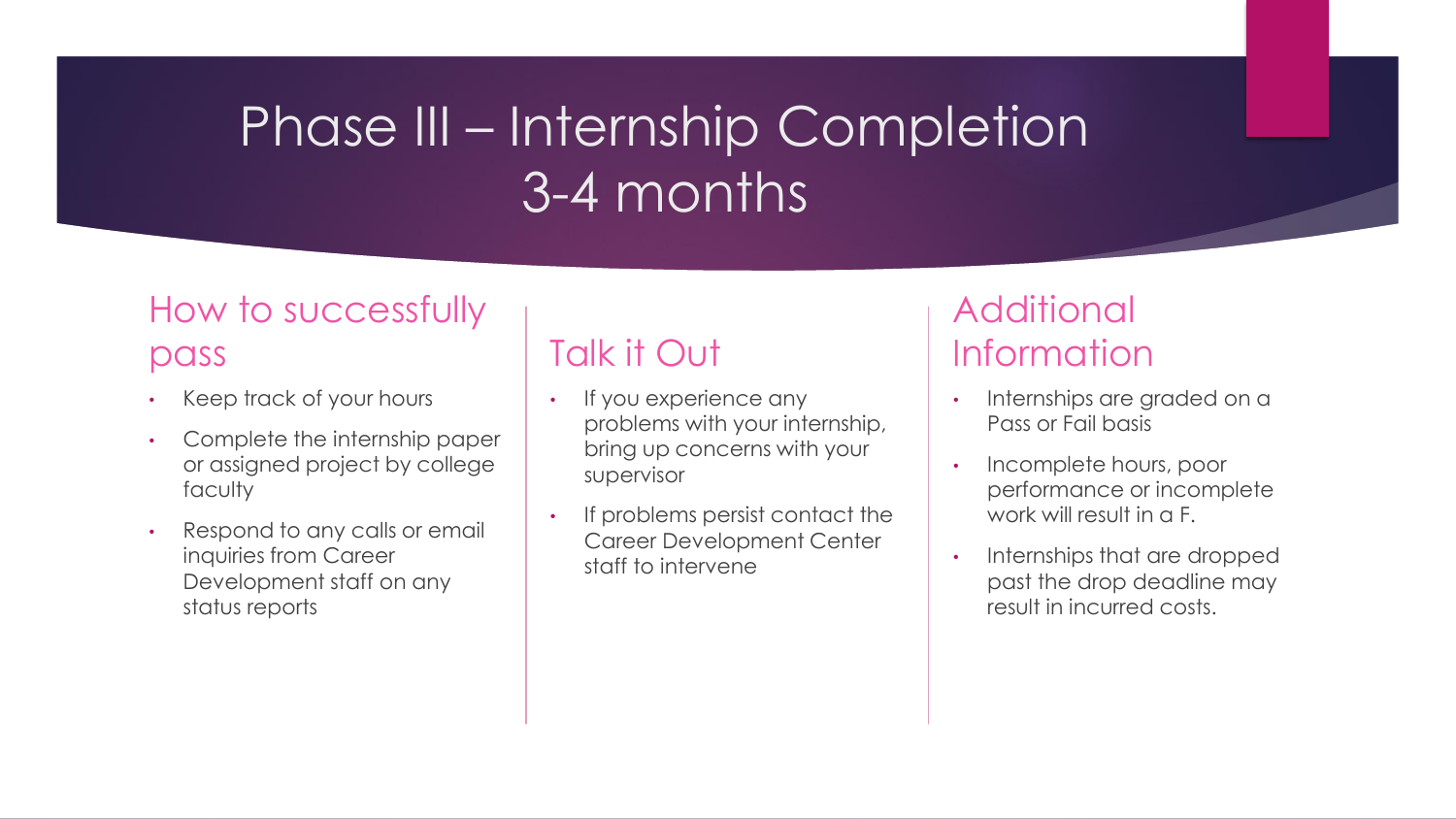# Phase IV – Debrief & Next Steps 1-2 months

#### Employer **Evaluations**

- Career Development Team sends evaluations to employers
- Provides helpful feedback to the student and institution

#### Next Steps

- Add experience and new skills to resume
- Think about current career trajectory
- Another internship?

#### Intern Profiles

The Career Development team may select and interview high performing interns for marketing purposes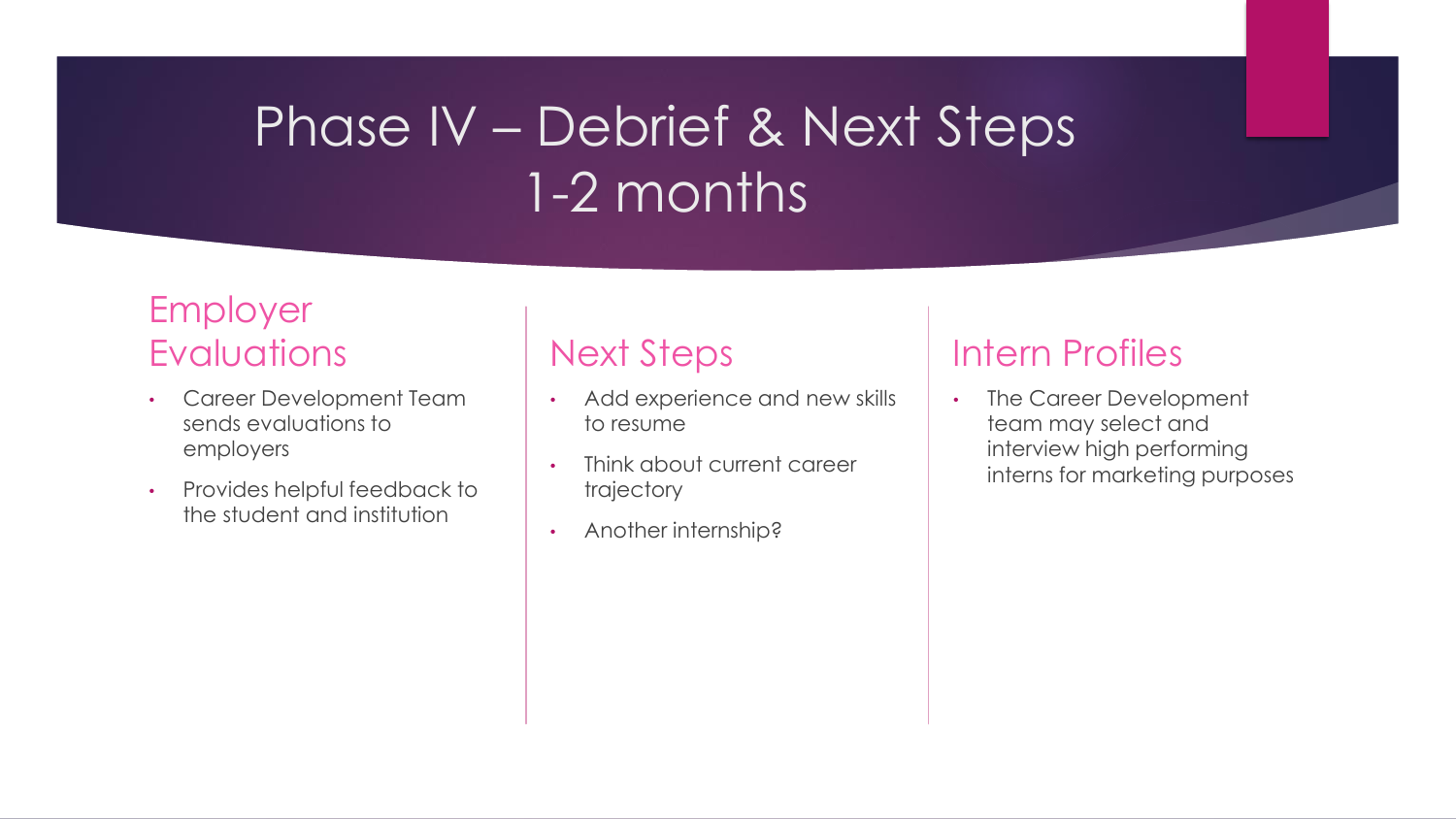### Tips For Success

- Plan, Plan and Plan
- Do not fixate on paid opportunities only.
- ▶ The job market is extremely fluid. Some academic programs will have more opportunities than others.
- Get as many perspectives as possible: Program Chair, Advising Team, Career Development Center, Peers, Family members, etc.
- Read the FAQ attachment for more detailed information